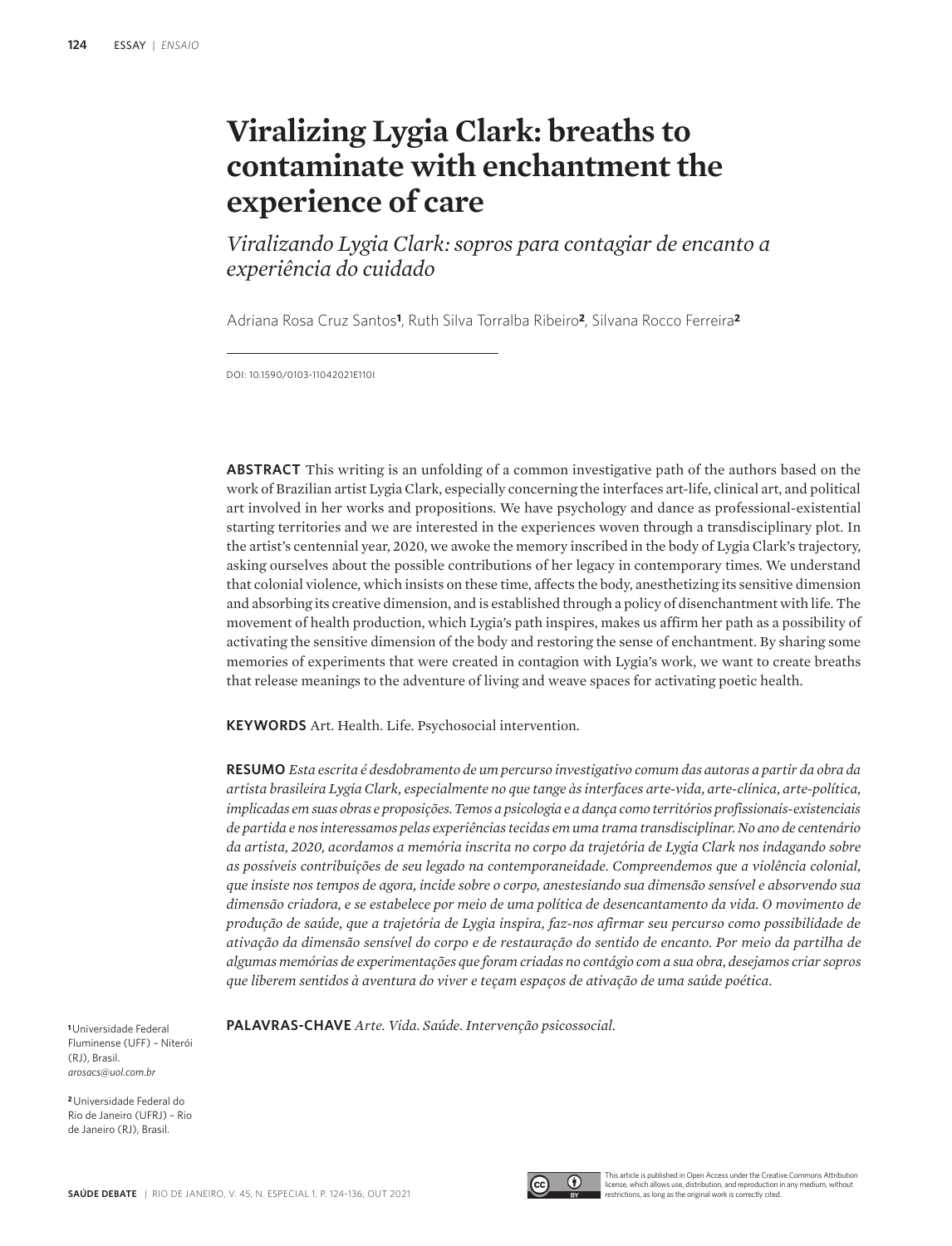#### **Breath with me**

We are the proposers. We are the mold, it is up to you to breath inside of it the meaning of our being.

We are the proposers: our proposition is the dialogue. Alone, we do not exist. We are at your mercy.

We are proposers: we bury the work of art as such and call you so the thought lives through your action.

We are the proposers: we do not propose you neither the past, nor the future, but the now **1(233)**.

Ran over by the daily thing of living in the pandemic, the hours pass. The time gets lost. When we consider what happened until here, we realize that we made countless tasks, that we fulfilled infinite protocols and that little were we connected to the small and big things that we cared before, with life, with the existence, even if they do not stop and keep invoking us.

Thing, lives, possible experiences, pass by as balloons flying around us. We see, we are delighted, but many times we cannot get them. Sometimes, feeling the calling of time, we manage to catch a balloon by the string and, somehow, we are captivated by it, contaminated, affected by its power. In the touch of the string, the field for encounters is opened.

The beginning of this writing is like that: between a thousand tasks, we remember of some loose balloons. In the urgent need of 'being' and 'doing with', we try to grab the beauty of these balloons. We manage to hold some by the string. They take us to fly.

And thus, led by and as balloons, the Earth's gravitational pull brought us here. We are balloon-bodies. Our strings connect themselves. Our meeting happened by one common interest: the work of the artist Lygia Clark, specially in the relation weaved by the artist between art and clinic, between art and life and art and politics.

Odd, abject, out of place, at 6 years old, Lygia was taken by her family to watch a hose bath in the madhouse. It was a warning about what happened with disobedient girls and women. The girl grew up with a certain fear of going mad. She made art to not end up in a madhouse. "Out of all normality, of all pathology, of all culture, of all context even visible, here am I — my testimony am I-work"**2(69)**.

We are women from different generations, of distinct paths, and we met by the strings of Lygia, strings of a common desire of wanting to be who we are, of being in the world making health and art without letting go of the different strings that make ourselves, without ceasing to be who we are to enter world of labor, of thought and of gesture, without abandoning what sustain us and move us in order to adjust ourselves to a production mode of knowledge, of care practices, of artistic experimentation and aseptic health, normalizing and technical.

We follow her tracks, but also differ from her path. We devour Lygia and are fed by her 'cannibalism', this desire to be 'among', to live the place of sharing 'coengendering' between the 'I and the thou'. We have the psychology and the dance as professional-existential departure fields, but in this 'antropophagic dribble', web of connective living proposed by Lygia, we unsettle frontiers and remake territories through the interpellations of what surrounds us (and build us).

'Breath with me'

Let us breath together a blow of air to remember the life, life of Lygia, life in its complete sense, original, germinal. How to breath when we watch so many deaths to the pandemic of a virus that affects, in a way never imagined, all the planet? How to resist when the is so many death in life, fed by a fascist misgovern, based on the bible, the bullet and the bull? The colonial legacy shows its most terrible face in this times. How to write before a life crisis on the planet, before a crises in our so severely acquired democracy?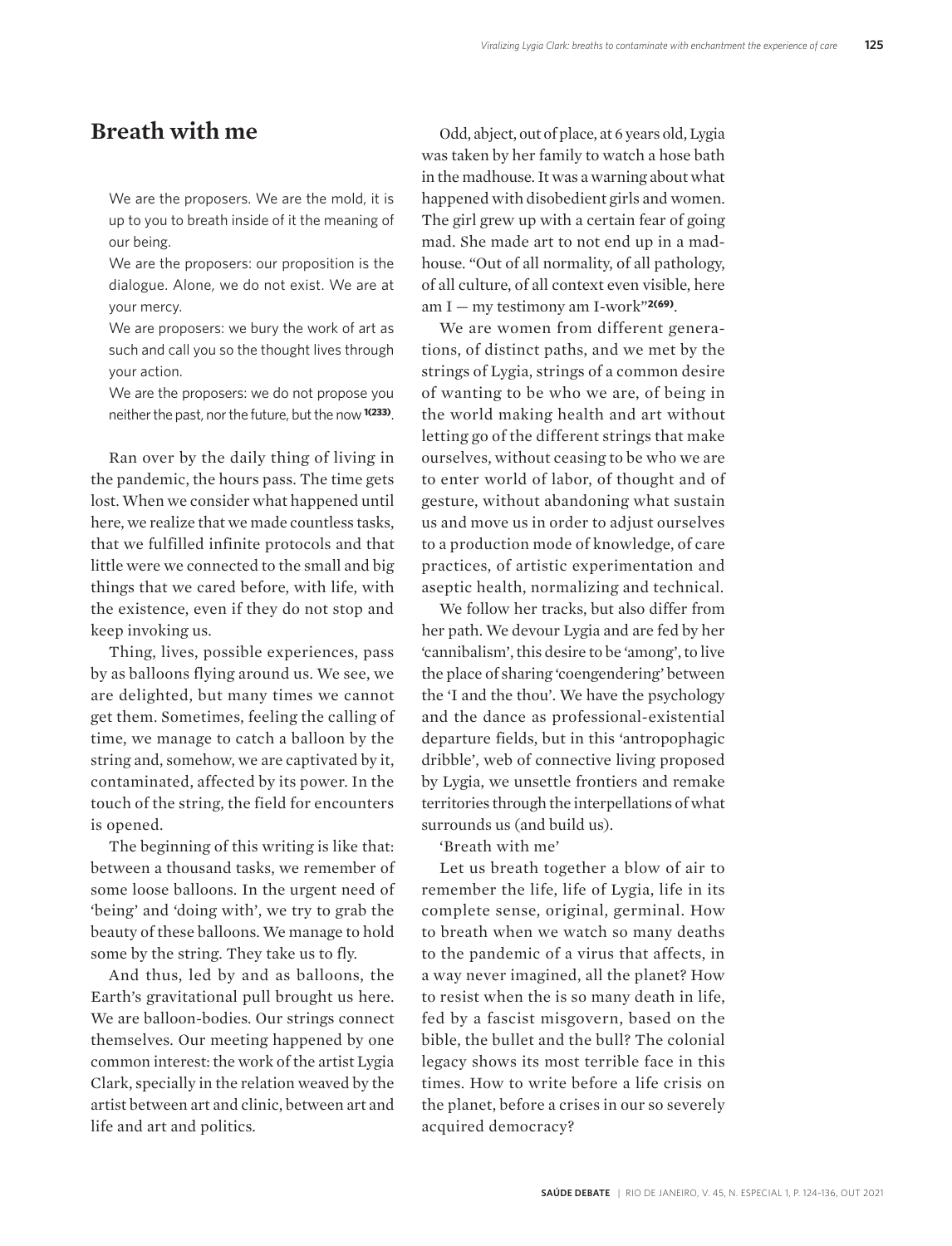Our writing has the desire to be an air balloon blown to the wind wanting to 'postpone the end of the world'**3**, to affirm life in its fullest sense, taking a bit of air to the lungs of the world so that we can insist on dreaming. For this reason, it is drawn as an essay that grows from the tactile architecture of the delight triggered by Lydia, as fluid-writing bets in a sensorial cognitive politics, in a narrative that transpire as blow breeze between thought and body.

"The opposite of life is not death, but the disenchantment", clamor Luz Antônio Simas and Luiz Rufino**4(10)**. The disenchantment is to take the life as goods, the body as merchandise, the land as beusiness, the planet as a flat concrete floor made for automobiles and their in debt owners to cross in high speed. Have you ever stop to think that the material that connects us with the world through our virtual windows is made of silicon and other metals extracted in planet's guts? So that some can use the "magic" of capitalism, many others are treated as sub-humans in this Global Village.

In a 'hands' dialogue', this writing is weaved as a clamor of life in front of the genocide that devastate us in this times of now. Lygia Clark would be 100 years old in 2020. What would Lygia do if she was here? What group experience would she propose? What of her trajectory is possible to resume as inspiration, as air that feeds the lounges, to go on figuring out ways of living amid the adverse?

## **To live in the frontier, art of living the great health**

I am from the batrachians family: thorough the belly, guts and hands all the perception of the world came to me. I have no memory, my recollections are always related to past perceptions, sensory learnt. […] feeling myself whole, coherent, united, I feel as if I was holding hands with myself. The gesture has the concentration characteristic of the moment of pray.

Fusion of polarities, of right and left, of it was and of what it is being. give hand to oneself: very pleased to meet us, I am doing well thank you, this is my moment, I am lonely, I accept being an 'only' being, I can also hold hands with another, hold out to your reach, invite him to a communion. The children circle dance always singing is a constant welcoming, to be taken in the land of living, to be a part of this life. To hold hands when dancing is to offer oneself and the other the pleasure of the broken solitude for a moment in the contact of two bodies that, at first, should always be complementary, the full and the empty, open window, an invitation to lean. […] My hans have million years. The are like craters of earth raptured by the passing of thousand-years-old seasons, with rivers running inside, almost on the surface, veins where the blood projected by the heart that feeds all my body with oxygen run, veins bloated, fibrous, raised, elastics and soft as the balloon full of air […] Hands that passed thorough my sensuality as a plow, unfolding, stirring up, raking, hands that twitched my head as a big drawer in disarray**1(190-192)**.

Batrachians are in transit beings, neither totally fishes, nor absolutely mammals. Amphibious, are beings in environment transition. In their beginning, tadpoles, live in the water until losing their tails, getting paws, stop swimming to jump the earth. Mammals ar beings in transit, born in water of the womb-nest and balance themselves between the oxygen of swollen veins, the rivers of blood and other liquids that cover the bodies, after the dust where they step, from where they grow, wherever thy go. Lygia says: *"I do not have memory"*, almost saying 'I do not have clotted monuments of whatever there is, all in me is flow, it is circle dances holding hands of who I was and who I will be, what lives inside me and what deserts me, whole, cohesive and united in the unending movement of living, where nothing is left as clotted to be taken as monument, the mark of time is condition of its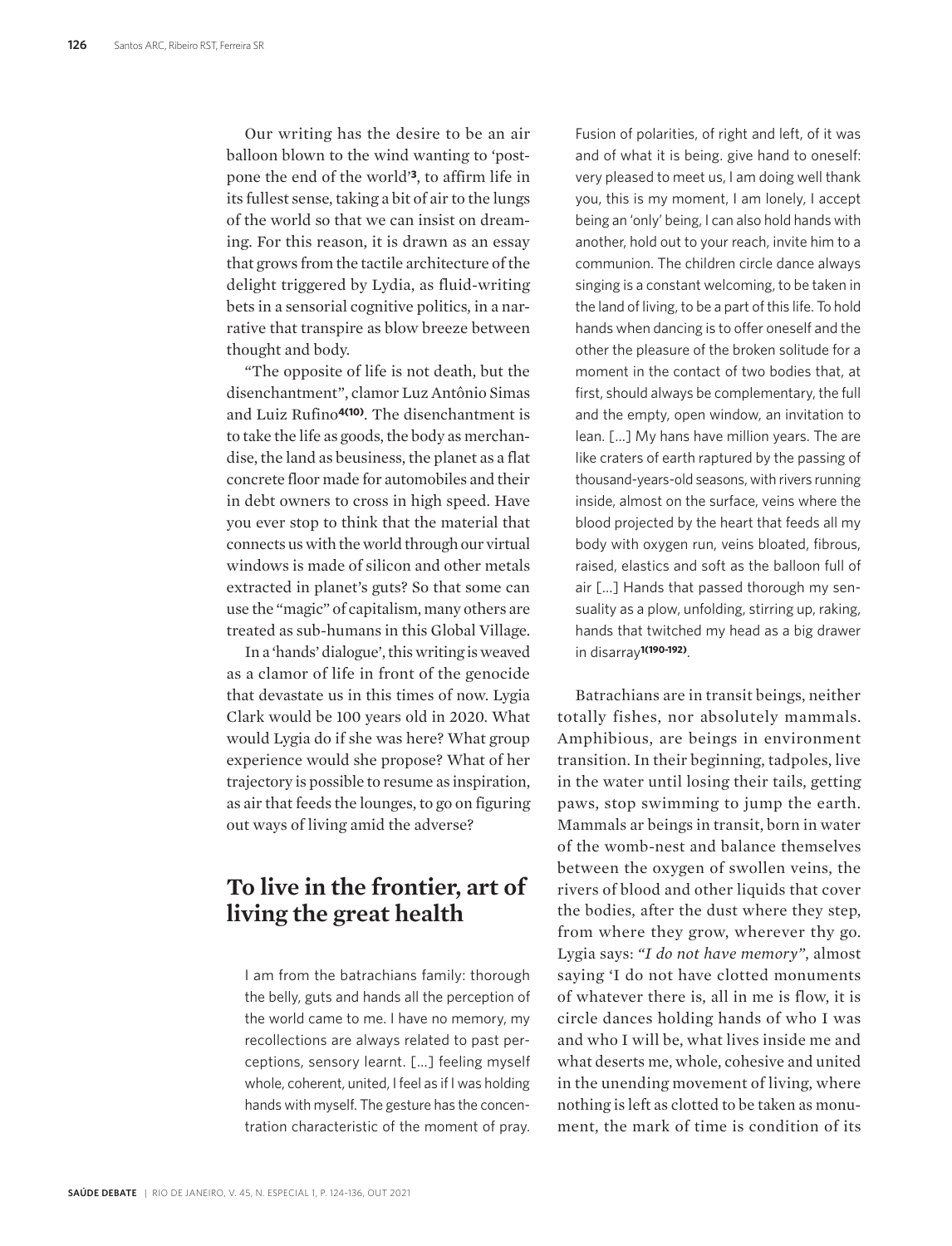overtaking and its own dilution. I remain being in that which I was and in what I no longer am'.

In this life without compartments, without rigid borders, without abstract divisions, in which all connects and transform in the unstopping flor of living, material and imaterial, human and non-human, art and life are the viceral bet of this woman in a art of living antropophagic. Art that does not admit que arbitrary colonial limits and follows by a visceral knowledge, that is from Earth's guts, where everything that is keeps connecting and getting thicker in live-web, Mother-Earthgiver of life, Pachamama, Gaia**5,6**.

This enchanted knowledge, to use the expression recovered by Rufino and Simas**4**, paradoxically from the materiality of guts, from the hands or from the streets, calls, in reality, the amphibious dimension of existence, that shows itself in the sensory crossroads. Gestational dimension of the bodies that make life on itself to give birth. Watery balloon-womb that pulses and breaths, breaths liquid. Opening spaces inside while waits for the right time to pour into the world, it feeds from the sensory of the body that is and of the body in which makes home; in order to be in the violent passage between being submerged, warm, protected in the dark from the motherly entrails and to be born and to be on mother earth. Birth is water gushing: body being launched in the world, remaking fluids and flows. Give-birth-goodbye is 'between': possibility to encounter other textures, sounds, smells, touches. To be as who is always trying the frontier.

The frontier is the fence that separates. It is the colonization mark woking its divisions, hierarchies, exclusions, subjections. we are frontier beings, made through the colonial load. The frontier constitute us, separating from us our story, our ancestry, our 'terrain ontology'**6**. On the other side, to be on the frontier can also to be between worlds, territories, domains, affirming the hybridization, the anthropophagic operation as an inherit

process to be alive. The frontier is the 'between worlds', the axial point that articulates the creation, the womb that generates worlds and singular existences.

Gloria Anzaldúa, american, chicana, feminist, lesbian, indigenous, inspired by the mexican philosopher Jorge Vasconcelos, who glimpsed a 'mixed race', 'cosmic race', 'the first synthesis race of the globe', proposes a new conscience, a conscience of the borders, a mixed conscience:

Becouse I, a mestiza, continually move from one culture to the other, because I am in all cultures at the same time, soul between worlds, tres, cuatro, me zumba la cabeza con lo contradictorio. Estoy norteada por todas las voces que me hablan simultaneamente**7(323-324)**.

It is important to highlight that the mixed conscience of Gloria Anzaldúa does not confuses itself with the Brazilian mixing, this colonial fiction about a peaceful composition between original indigenous, invading whites and blacks taken from the african heart to be explored and killed under the omen of the Capital Holy Church. The Brazilian's mixing hides the sexual violence against indigenous and black women, the 'ethnocide', the slavery, all dissolved in the thin broth of the national whitening project. Here, in this land that we stand, mixing is colonial load and putting up fences, and not going beyond frontiers.

However, for Lygia, as for Anzaldúa, the frontier, the fringes, the edge of the abyss, the intangible and present 'organic line', the limit between skin and object-relational re privileged spaces for the creation of oneself, the gestation of worlds to come. Maybe for this reason they have said in a letter to Huy Brett, in 1983: "I only love to work with borderlines"**2(143)**. It is in the frontier, smudging the arbitrary limits between art and life, artist and spectator, body and thought, art and clinic, normal and madness, that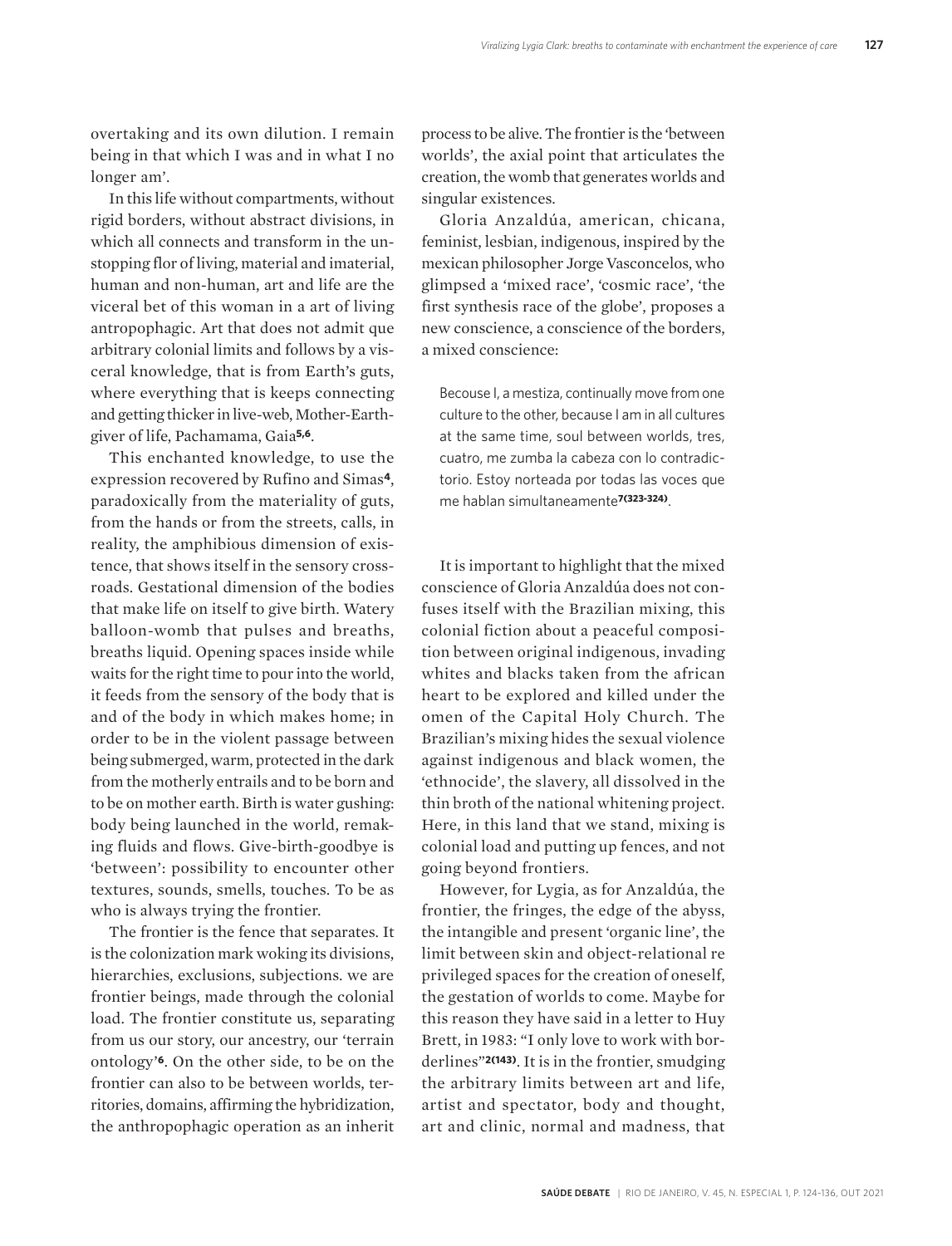Lygia, the spider that she was, designed with 'antropophagic dribble' her web of life and death. In a moment of crisis, in the early 1970s, says, quoted by Carneiro**2(120)**:

I battering tooth from loneliness, was obliged to go to a caffe to feel as any other that was there. I was a frontier woman, with frontier work without any defined category.

From this frontier that can be both limit and creation, considering it is foreign to "any defining category"**2(120)**, we took some lines that emerge in the trajectory of the artist that invite us to unfold them singularly in our paths. In her trajectory, Lygia Clark made the dimensions of art and life increasely close, thorough propositions that engaged the participants' bodies in actions and relationships between them and with objects and materials that defied the normal ways of perceiving. This movement of the tradicional art spectator to the participant, whose aesthetic matter becomes the corporeality-in-relation itself, added a intensive and sensitive dimension to the touch, expanding the affective geography of the body. This movement puts the aesthetic investigation closer to the clinical field, because the effect of the propositions made Lygia**8(166)** interested by what was 'beyond the body thing'.

In my work the 'body memory' outcrops: it is not about living a virtual, but about feeling a concrete; the sensations are brought, revived and transformed in the body, through the 'relational object' or the direct touch of my hands. The 'relational object' in contact with the body makes it emerge by its physical qualities and affective memory, bringing experiences that the verbal cannot detect.

The work with relational objects, the last moment of Lygia's aesthetic path, turns to the subjective processes that constitute the body, what she calls the 'phantasmatic of the

body'. Through the 'structuring of the self", the artist launches herself in the inventory of affective marks on the bodies and in the investigation of the healing processes triggered by the objects.

Lygia Clark creates propositions driven by a curative force that we can approximate to the ethos of health care. In a letter to Hélio Oiticica, she refers to the process experienced by a black boy in a class at the Sorbonne, in which the boy reports the effects of racism on him – issues around assaulting/ being assaulted, just walking with his head down, never looking people in the subway, just sit in the back of the classroom – and how he managed to get out of these states of body in his work with the artist**9(253-254)**.

The processes of activation/processing/ elaboration of the phantasmatic of the body/ in the body are processes of health production, of self-healing. Health understood as an expansion of existential possibilities, and not as an adaptation to a universal and transcendent norm. Health as activation of vital plasticity, as the ability to get in touch with the body's phantasmatic in order to detach from it, establishing others of oneself in this incessant flow of life-death that is living.

[...] the great health - one that not only has, but is constantly acquired and must be acquired, because it is always abandoned and needs to be abandoned**10(286)**.

This 'art of healing' proposed by Lygia consists in tragically making life itself a matter of experimentation and of its aesthetic propositions, collective essays to incarnate (the great) health. The inseparability between the collective and singular planes of the aesthetic experience, between oneself-art-health-life, appears in the same letter to Hélio:

Sometimes I unlock people in one experiment, and sometimes I need more time. I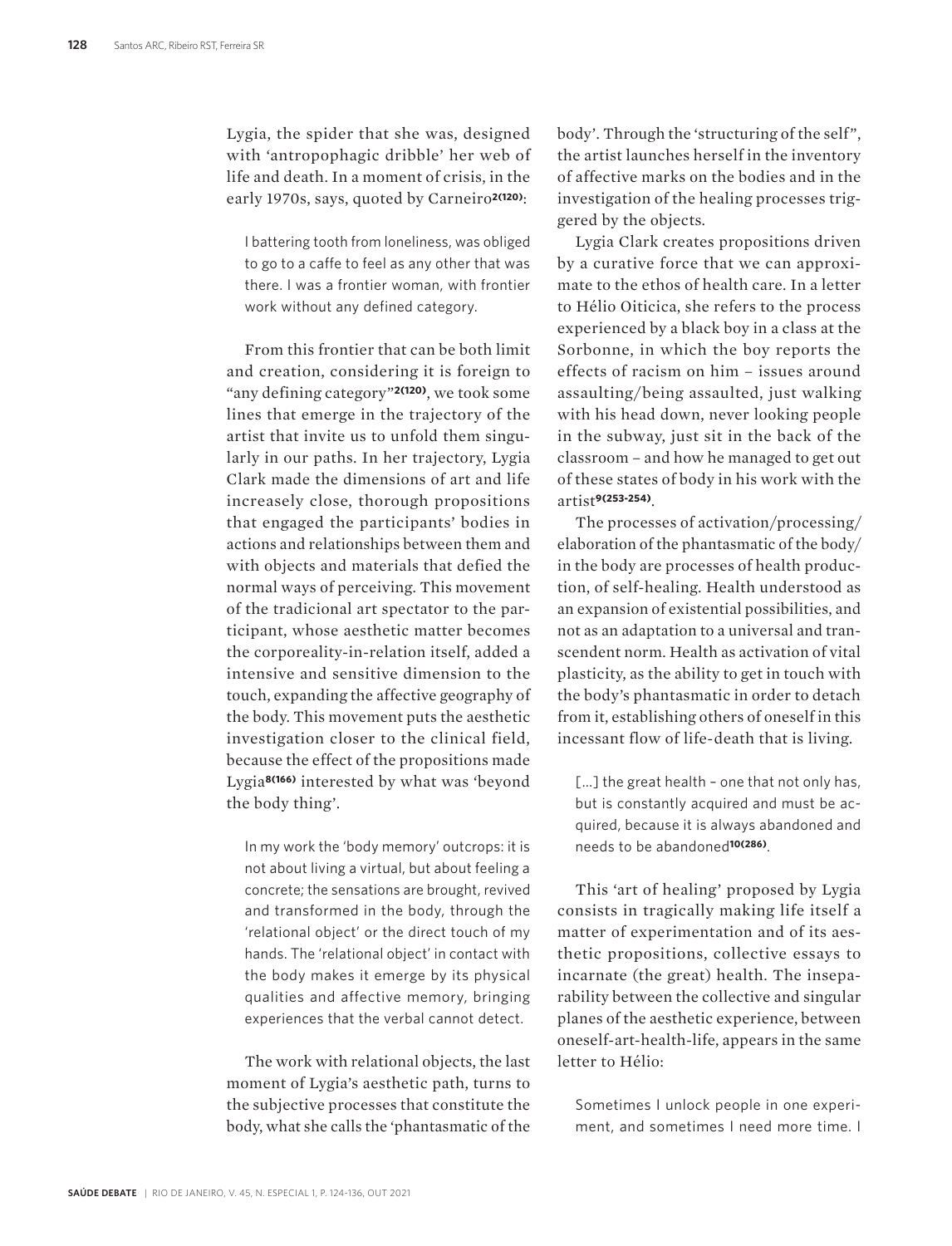had thought before doing this psychoanalysis of becoming an analyst, but now I want to continue on the 'frontier', because that's what I am and it's no use wanting to be less of a frontier. Coming out; and when I think of the years I spent here when there weren't these young people I work with all year [...] ... I gritted my teeth in loneliness and then. coming to the Sorbonne, I found the right way to enrich by giving me back through of their elaboration, gratifying me and also cleaning up this bar that I am; and this serves as therapy for myself**9(254)**.

Health as the possibility of putting ourselves in the meetings, as did Lygia quoted by Rolnik**11(15)** "[...] I work with what I see, with what I feel, with what appears". It is about recreating the ways of 'being with' based on what human and non-human bodies present in the act of meeting. As Clark says, according to Carneiro**2(136-137)**:

[...] This feeling of totality camouflaged in the act needs to be received with joy in order to teach how to live on the basis of the precarious. It is necessary to absorb this sense of the precarious in order to discover the meaning of existence in the immanence of the act.

The precarious dimension in Lygia's work leads us to affirm health as the creation of possible sensitive bodies, health pregnant with creation, poiesis, a 'poetic health', which has nothing to do with a stable and well-adapted psychic health. Suely Rolnik states that Clark perceives health as the vitality of the ability to create**11**. This perception dialogues with what would give meaning to existence for Winnicott, according to Rolnik, anchoring the feeling that life is worth living. For the author, a favorable human development has to do precisely with this ability to relate to the world in a creative way**11**.

From this perspective, the experience of health refers to the living person's ability to experience the irresolvable paradox between the world simultaneously apprehended as a shape and as a force, since life is pure incessant flow of creation. It is not about solving the paradox, but about creating a body that can withstand the excitability of the living in the face of the precarious, the unfinished, the becoming.

#### **Breaths to captivate the experience of care**

At this moment, we will share some memories of experiments that were created influenced by Lygia's work in the desire to activate breaths that release meanings to the adventure of living and weave states of poetic health.

The image above comes from a dance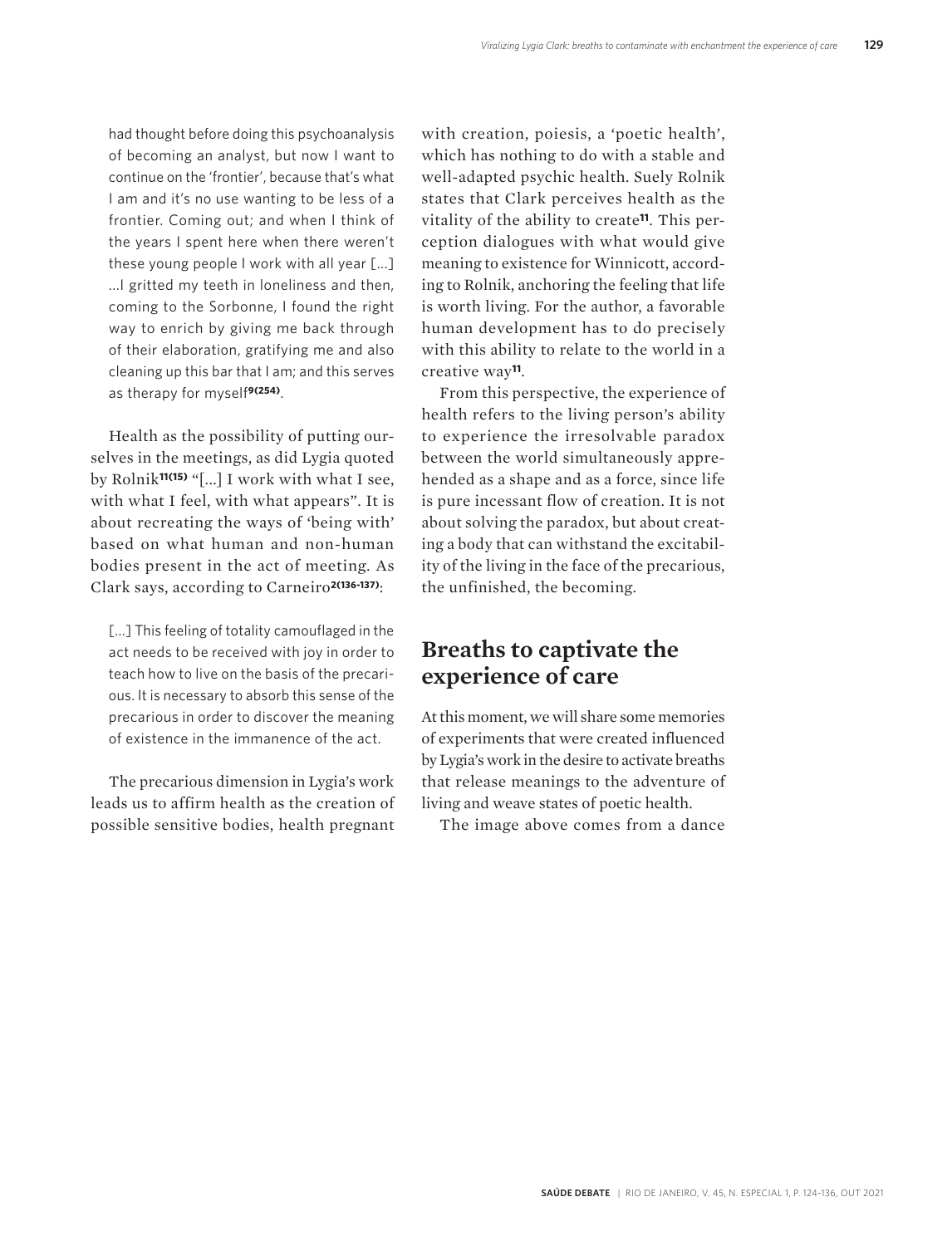Figure 1. Moving objects, clinic 'and' art 'and' life get smudged

encounter in therapeutic perspective with P., autistic boy, dancing with a water bag. The object inspired by one of the relational objects of Lygia's structuring of self.

The animal-object in its own movement conducts the human-animal gestures, creating with it a new body: dancing humananimal-object. Being of passing translucent water. Being of gushing red water. Between transparency and obscurity: the experience of being and seeing through touch. See through crosses. Seeing hands, skin, plastic.

The displacement of sensoriality in dance, between the body and the object, can make it possible and accessible to those who present sensory systems said to be dysfunctional. When it does not impose a specific way of moving, it makes room for new gestures to emerge from listening and investigating

oneself. When the body touches the organic nature of sensory systems, the objects, at the same time, mobilize their intensive nature, putting together bodies that support their existence, processes and ways of perceiving and living in the world.

Lygia's works and objects, as well as dance and with dance, make it possible to become an autistic body that supports its organic and poetic nature, while respecting its needs and desires. With time and space, sustaining the silences so dear to many of these bodies, movement and object become the foundation for the creation of so-called autistic bodies that perceive themselves, that relate to other bodies and explore environments.

In the clinical process of art, life is strengthened.

Contact. Contour. Caution.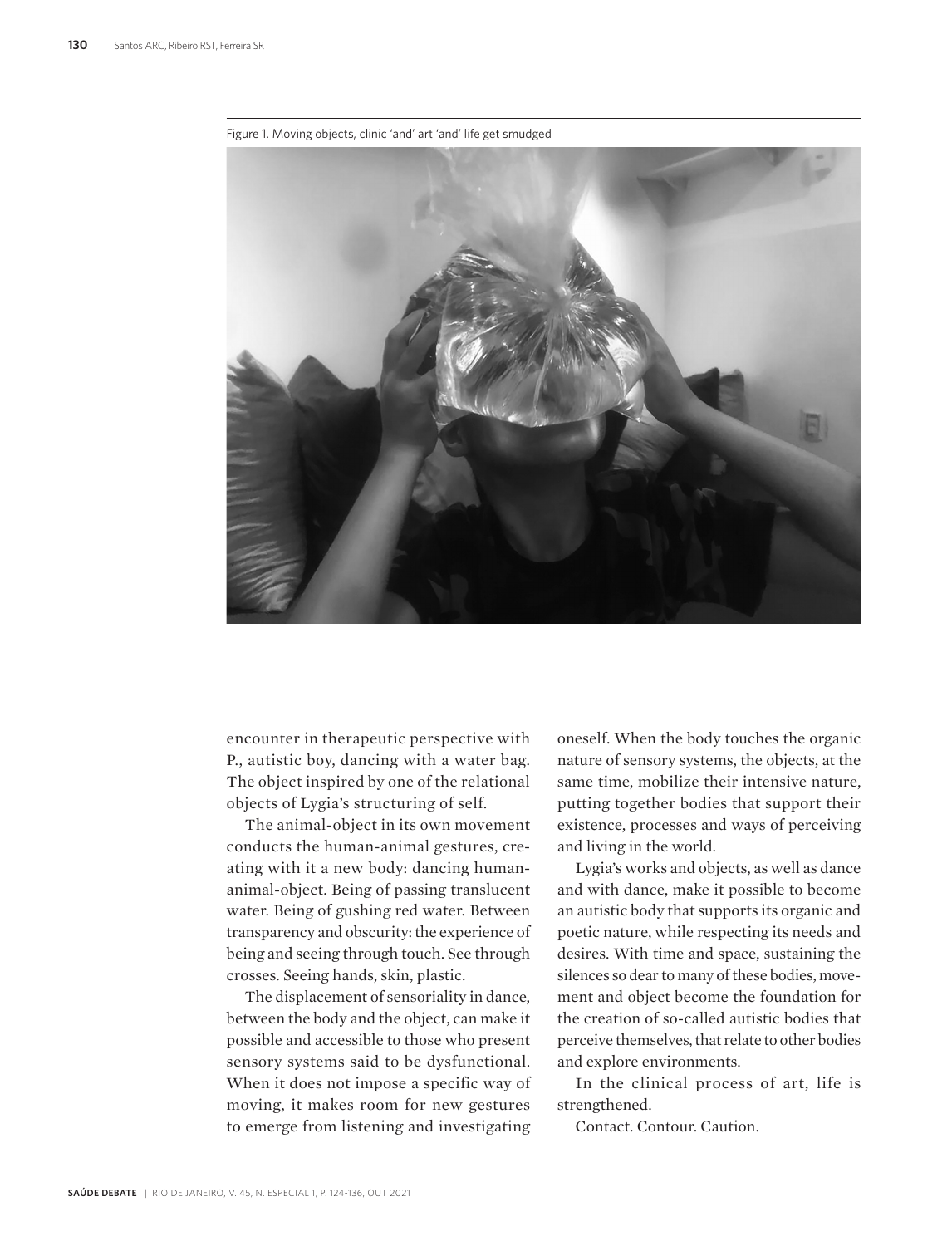In the touch of objects and other bodies, each one expands, opens up and takes up more space. It creates roots that come out of its ends, mixing with so many others. Flowering roots, decorated, that not only connect body to body, but that mix them, making them one. Multidimensional, multisensory, collectivebody. Textures create cracks through which one is penetrated, filled, taken.

Occupation. Action to occupy. Occupy the



Figure 2. Contact and contour make possible multiples ways of being

space with the body. Live in the area. Live together. Resist. Reexist. The image above is a record of the collective proposition inspired by the work 'The journey' by Lygia Clark in the day the Nucleus (Research, Studies and Meeting in Dance Center) of the Federal University of Rio de Janeiro (UFRJ) found the Occupation of Amaro Cavalcanti State School. Amaro Cavalcanti was one of the 50 state schools occupied in May 2016 by high school students from the state network who claimed better education conditions for students and teachers, in addition to opposing various measures taken by the federal government at the time. The occupation of students that year was an experience that broke out in several states of the country.

In the occupation of Amaro Cavalcanti, students slept, cooked, held assemblies, conversations and cultural activities with the supporters of the occupation in the public space of the school. Right away, we realized that there was no leader, everyone participated and took turns in the tasks. That day, they took us to see the building, its various corners, its layers of memory. In a corner of an unused court, we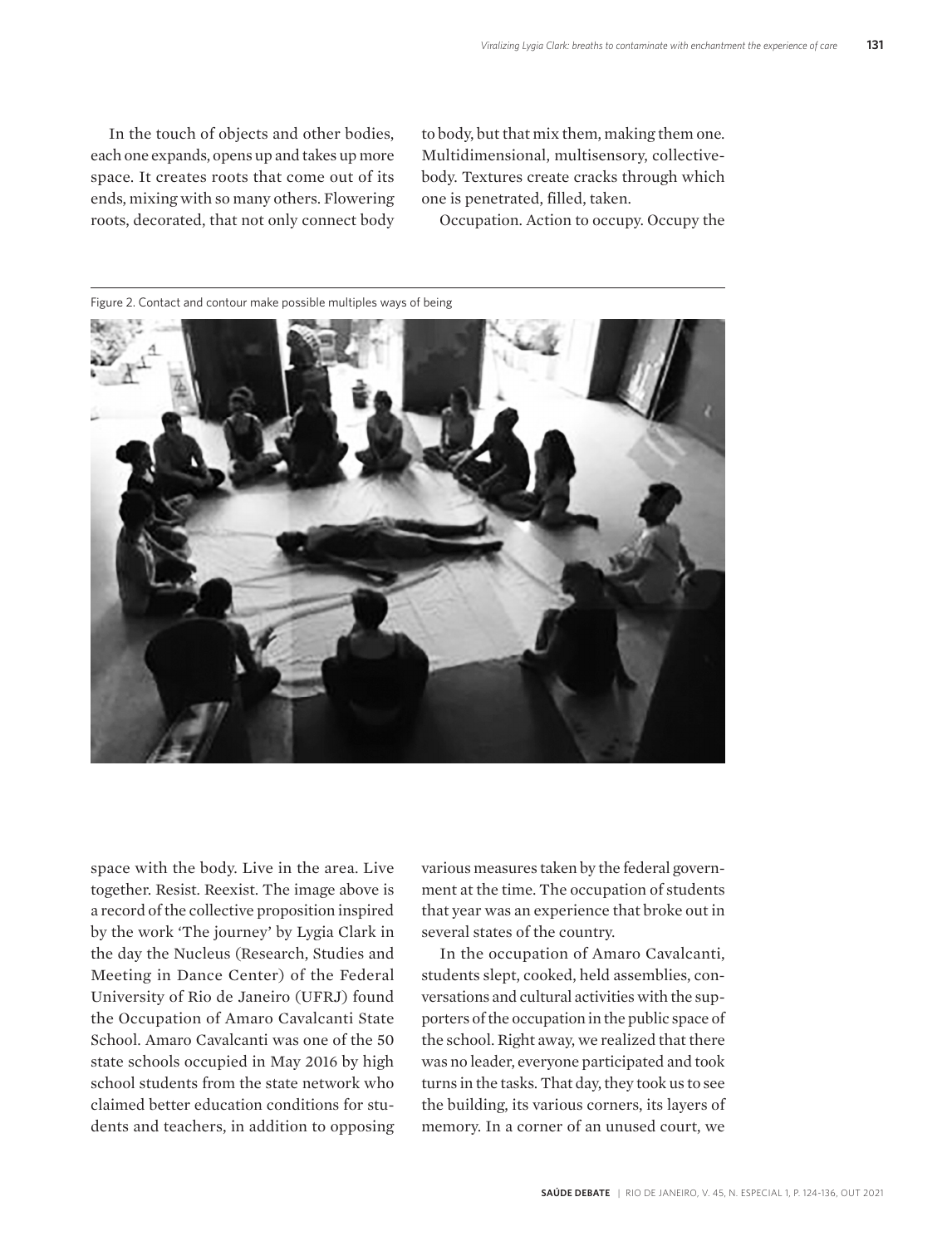found several art books that had never been used, still unopened. We opened a book and found Lygia Clark and Hélio Oiticica on page 94. We talked about the importance of these artists' work in our perspective on art, and they got interested.

We went down to the main balcony of the building, and a group of students was getting ready to clean the school; and then we joined them, called other occupants and cleaned the floor together, inspired by a collective research practice, 'floor cleaning' in which, through the everyday action of cleaning the floor, we create an atmosphere to feel the body, the other's body and space, activating a shared presence. After cleaning the floor, we stretch out on a wheel and spread out the fabric to dive together on a journey through space. It is difficult to

establish silence, but it made itself present. After the first person was wrapped in the fabric, carried collectively and placed on the ground, a network was created between us and what we consider to be the most relevant, the encounter, was woven. The space sculpted a body that simultaneously cut that space. The fabric that separated was the same that connected, weaving the skin of the encounter.

#OcupaçãoAmaroCavalcanti taught us that there is no subject more important than life itself and living together. The inspiration in Lygia's work was like the fabric itself, the skin of contact, which enabled us to engender a space of collective care, an experience in which the intimacy shared in the contact and the political attitude met.

Surfaces of bodies covered with fabric,

Figure 3. Surfaces in corposition

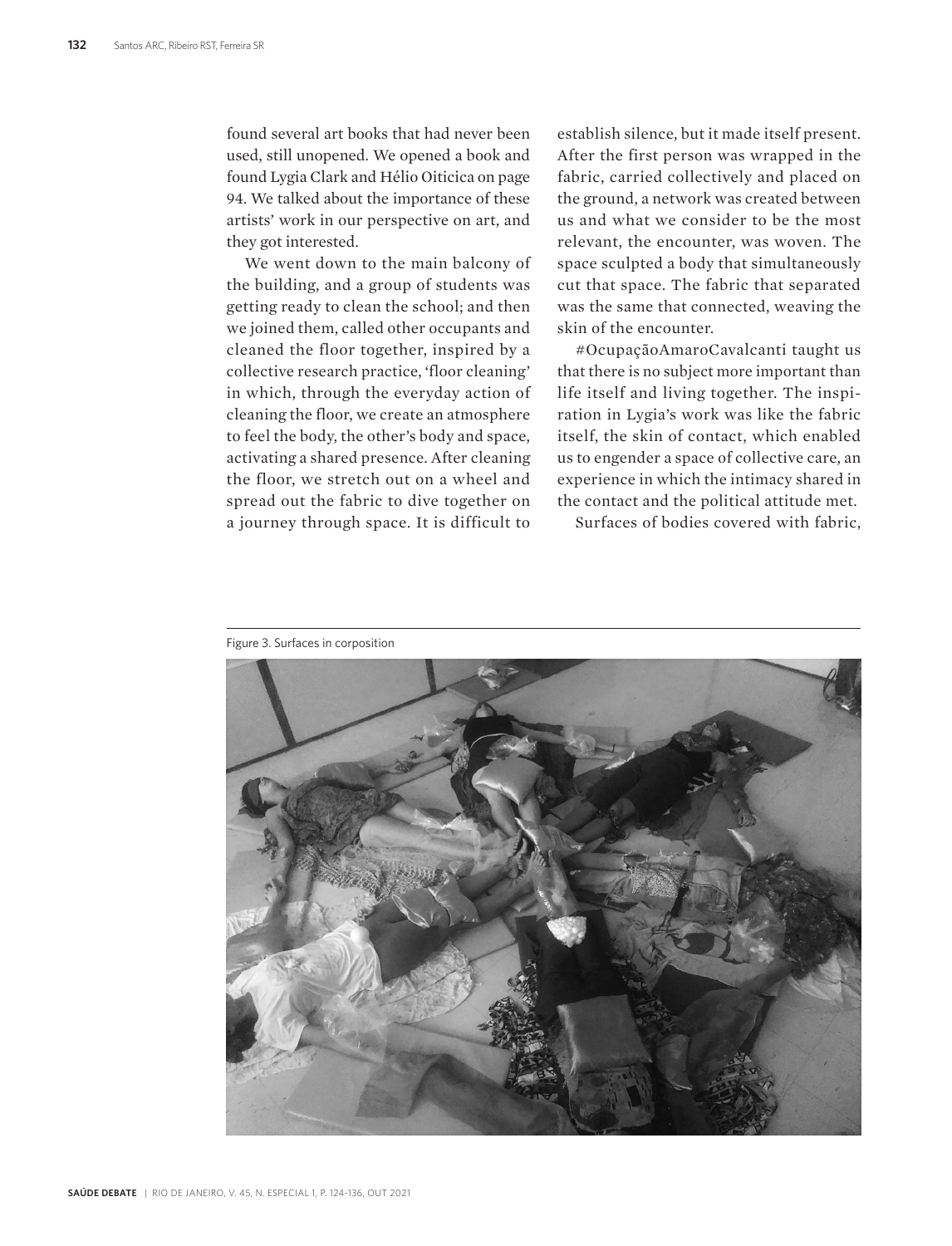plastic surfaces involving materials that inhabit us, water, air, layers of sensations reconfiguring ways of perceiving, ways of feeling, ways of being. Human and nonhuman, organic and inorganic, extensive and intensive, pushing the experience towards the undifferentiated primordial chaos, before every possible frontier, to operate new compositions from this point, new 'corpositions'. Continuum of experience revealing all the contingency of later divisions and inaugurating a greater porosity between the self-world borders.

It could be a mandala, like that of the visitors of the Museum of Images of the Unconscious, however, it is a Rosette, a collective proposition with relational objects remade in our research 'Skin memory, membrane of the soul: body, thought and subjectivity', carried out between 2017 and 2019 at the Psychology Institute of the Fluminense Federal University (UFF), Niterói campus (Approval 68482017.2.0000.5243, Research Ethics Council of the Fluminense Federal University/Plataforma Brasil).

It is a mandala rosette of bodies connected by feet and hands, invisible elements and many others that are unspeakable. Lying on the floor, eyes closed, we lose our regular perceptual and proprioceptive references, making room for unusual self-experiments: dilution of body contour, body-object fusion, transfiguration of body experience, small dreams, image production, insights. We present below some fragments of records from the experience of the research team from which this image comes:

*I feel a great difficulty in 'disconnecting myself from my own thoughts'. Little by little, the contact with objects produces a new relationship with the body, in which the boundary between them vanishes. There is an oceanic sensation, in which the body seems to have no more limits, projecting itself in a fluid but dense way. This is even more evident in the contact with M., there is an extension of my body with hers through the touch between her hands, making it difficult to define boundaries.* 

*There seems to be a dense energy in this connection more specifically. The water bags in contact with my skin also produce an interesting experience, intensifying this ocean body. There is a layer of me, which is characterized precisely by this oceanic density, which is summoned, bringing positive and negative nuances to my way of being in the world.*  (Participant 1, first day of workshop).

*[…] My other hand, connected to M., does not touch hers completely, making me feel the air passing through that space. This sensation begins to expand, producing the experience of a floating body. Images are produced, I see in the place of my arm linked to M.'s a bird's wing, as if I myself were summoning that dimension. I hear the birds singing outside, which enhances this way of being. Later that day I need to have a complicated conversation with someone close to me and I put myself in this circumstance lightly, unlike what I usually do. There is no rational formalization of what takes place in this subjective movement: this other possibility of the body is produced in a plane of intangible intensities, which is captured through an incarnated knowledge of oneself.* (Participant 1, second day of workshop).

*We closed the workshop with a conversation about what had happened and how the body and mind compound reacted to the process. I confess that I remained airborne for some time. Even after the dynamic ended, my body and mind continued to float through space and signify whatever it was that struck me. I believe that more than a sea of immersions and sensations, it was a space for the integration of oneself and the other, of unrestricted body perception and confrontation. It was speechless therapy, an autonomy of recreation.*  (Participant 2).

*Throughout the process, that feeling of anguish that was initially present had increased, however, it was not an anguish caused by the objects, but an anguish that was in me and was 'waking up' as the objects were being placed. I sat down and I still felt tense, they handed me the bag full of air and I had a hard time popping it, but I did it. We drew a*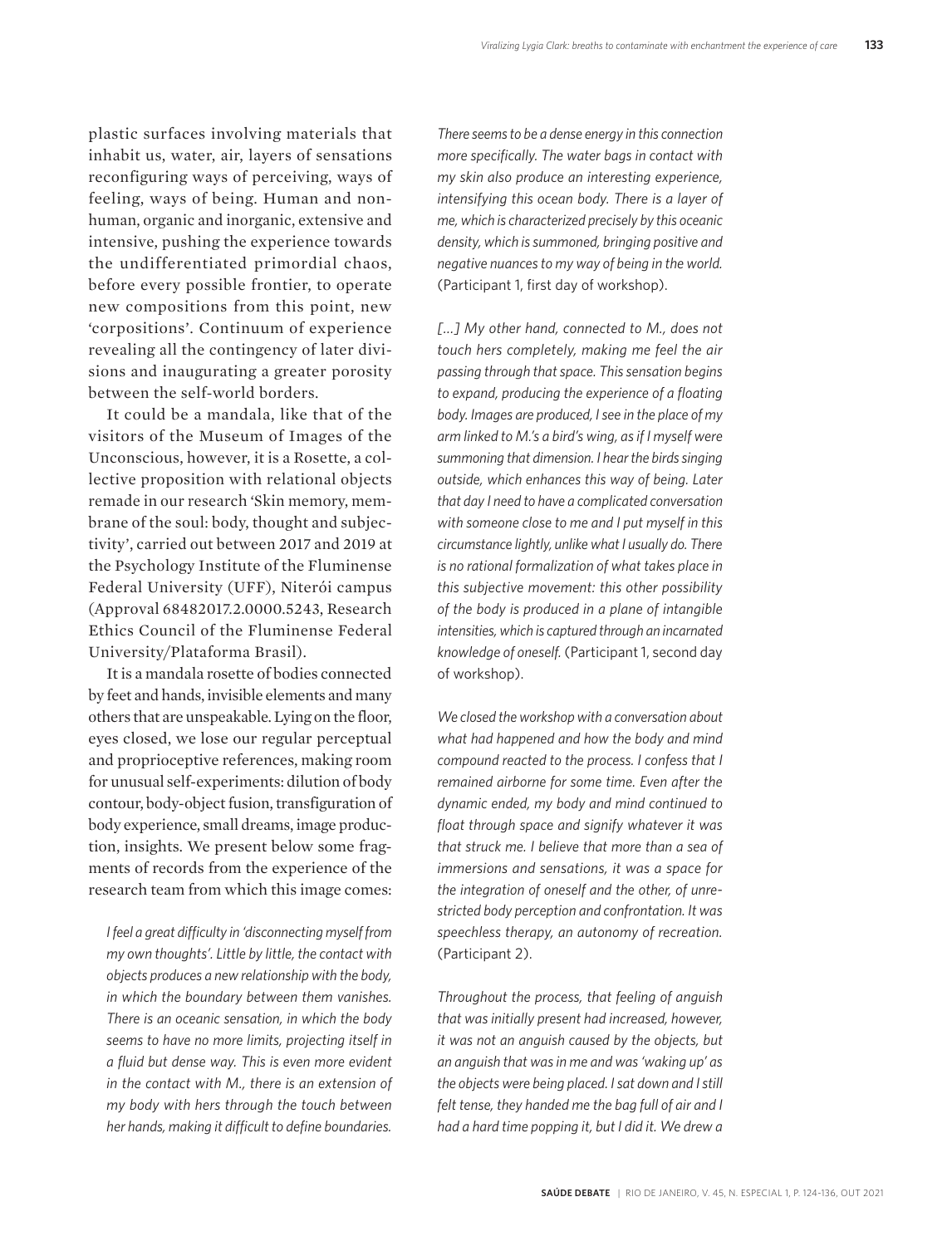*picture of what had happened there, I drew hands that tried to hold something but couldn't. Then we sat in a circle and listened to my colleagues' reports. That day I couldn't say a single word, I just listened. In fact, to this day I don't know exactly what happened there, I know that it caused me a feeling of anguish and that it woke me up to a problem that I had to solve.* (Participant 3).

There are countless paths opened by these researches, paths of life, exchange, learning, healing. We highlight here the subjectivity-body-world immanence, the reconfiguration through experience with the relational objects of the self/world, individual/collective, human/non-human relationship, revealing an unimaginable connection and contiguity in the traditional perspective of knowledge production, which is constituted precisely by the crack itself/ world and by the asymmetry and separation of subject/object from knowledge.

The reports reveal the body-thoughtsubjectivity continuum and unveil a thought that comes from this web, and not from a privileged, aseptic *topos*, which operates through distancing, analysis, dissection. In this field, we approach a complex dimension of thought that has in the body its condition of possibility and its inseparability from gesture. Feeling-thinking-acting are three dimensions of the same movement that the aesthetic-political path proposed by Lygia helps to reactivate.

In this movement of health production that Lygia's path inspires, it is essential to give way to her poetic and practical heirs, Gina Ferreira**12** and Lula Wanderley**13**. Lygia accompanied them, interested in the possible consequences of their proposal with psychiatric patients. Gina Ferreira and Lula Wanderley continue to be fundamental references for the Brazilian Psychiatric Reform and have a life dedicated to the construction of anti-asylum policies, sustaining in their practices the precariousness, the event and the presence as indexes of 'poetic health'

embodied in Lygia Clark's propositions. From Paracambi to Engenho de Dentro, Lygia's threads helped to weave practices to extricate madness and the body.

We return to the questions that drove us at the beginning of this writing: What would Lygia do if she were here? What collective experience would it offer us? What of your trajectory is it possible to take up as inspiration, as air that feeds your lungs, so that we can continue inventing ways to live in the midst of the adverse?

We are in crisis, we are at war... How then can we take the crisis to a critic and, why not, a clinician? Lygia's work is also a work on the verge of crisis. Crisis of the perception of being a woman in a men's world. Crisis of a postpartum. Art crisis. Life crisis. Cry of life asking for passage in a woman's body. Lygia's crisis, established in the field of arts, first proposes the breaking of the frame, makes the work leave the wall, no longer being appreciated, exhibited and becoming an 'animal', ''living sculptures', 'relaxation', connecting art and life so that 'all may be proposers'. 'Walking', Lygia finds the other. She realizes that the 'house is the body', that the 'body is the house'; and she goes on dedicating herself to 'what is behind the corporeal thing' in an 'experimental exercise of freedom'.

However, what is the importance of the opening unveiled by the artist's work in a territory like ours in these times now?

Brazil. brazilwood. The colonizer gave the territory he invaded the name of the non-human being which was first explored, the brazilwood, one of the several species of trees that sustain our soil for millennia. Before exploring the wood, the colonizer raped the land, violated the body, condemned the magic, the laughter of the bodies. The first target of disenchantment, of colonial burden**4** is the body, the sensitive, together with its separation from nature and its collective and connective dimension. The very widespread idea of humanity is that of disconnected, separate,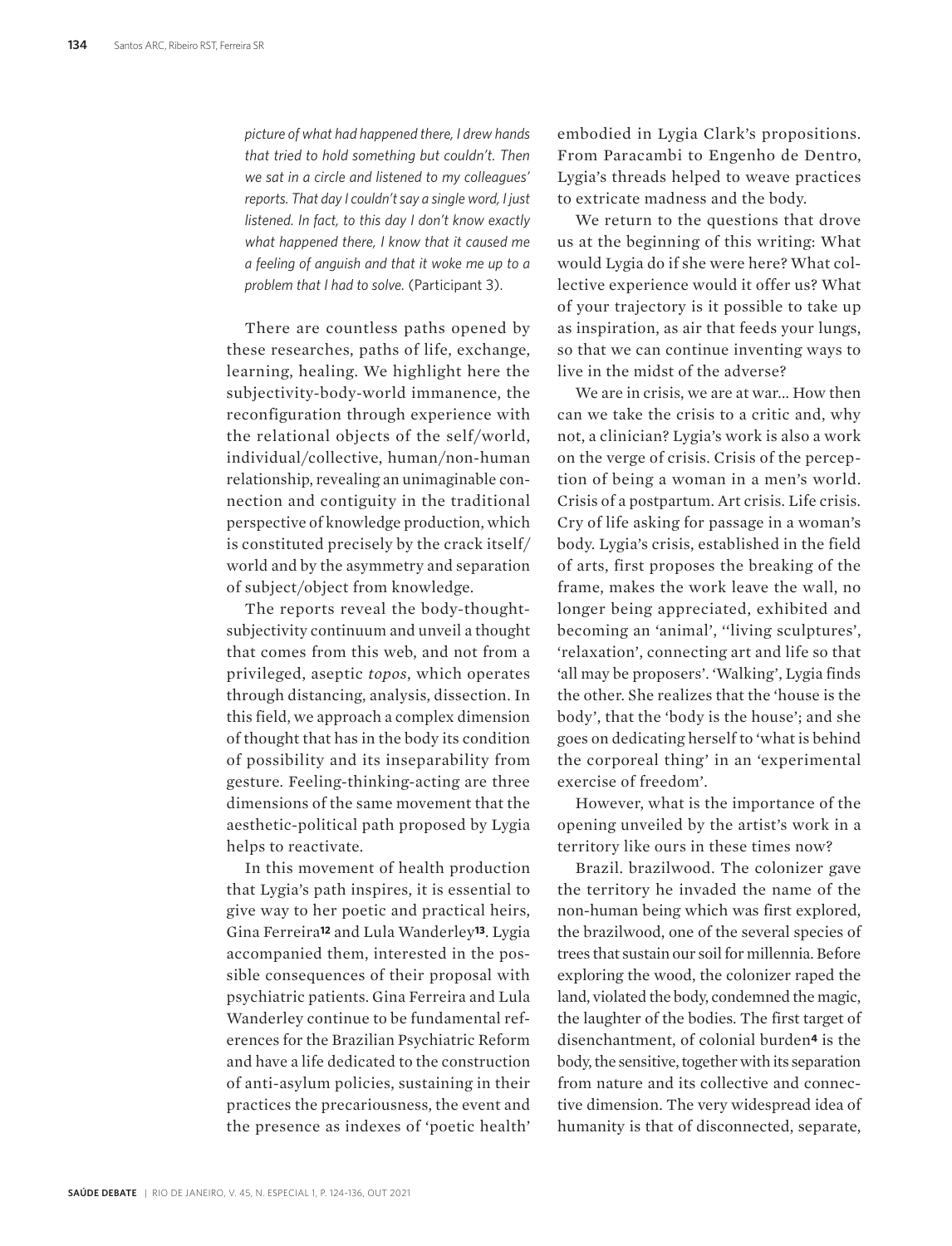anthropocentric beings.

Lygia's work restores the collective, sensory dynamics, the collective body. Restores the sense of delight. Celebrating her centenary of birth here means making her be born again in our gesture of writing, our collective sharing, giving birth to her insistence on the life that unfolds amidst the hardships and cracks of the earth. Centenary? 'My hands are millions of years old', laughs Lygia, defying our attempts to capture her in phrases, meanings and

temporal coagulations. Blood gushes. 'My time is different'.

### **Collaborators**

Santos ARC (0000-0003-1003-4602)\*, Ribeiro RST (0000-0002-6979-2478)\* and Ferreira SR (0000-0003-2981-9573)\* also contributed to the preparation of the manuscript.  $\blacksquare$ 

#### **References**

- 1. Clark L. Lygia Clark. Barcelona: Fundación Antoni Tàpies; 1997.
- 2. Carneiro BS. Relâmpagos com claror: Lygia Clark e Hélio Oiticica, vida como arte. São Paulo: Imaginário; Fapesp; 2004.
- 3. Krenak A. Ideias para adiar o fim do mundo. São Paulo: Companhia das Letras; 2019.
- 4. Simas LA, Rufino L. Encantamento: sobre política de vida. Rio de Janeiro: Mórula; 2020.
- 5. Lovelock J. Gaia: um modelo para a dinâmica planetária e celular. In: Thompson WI, organizador. Gaia: uma teoria do conhecimento. São Paulo: Gaia; 2014. p. 79-92.
- 6. Castro EV, Danowski D. Há mundo por vir? Ensaio sobre os medos e os fins. Florianópolis: Cultura e Barbárie; Instituto Socioambiental; 2014.
- 7. Anzaldúa G. La conciencia de La mestiza/Rumo a uma nova consciência. In: Hollanda HB, organizadora. Pensamento feminista: conceitos fundamentais. Rio de Janeiro: Bazar do Tempo; 2019. p. 323-339.
- 8. Clark L. Lygia Clark: uma retrospectiva. São Paulo: Itaú Cultural; 2014.
- 9. Figueiredo L, organizador. Cartas 1964-1974. Rio de Janeiro: Editora UFRJ; 1996.
- 10. Nietzsche F. A gaia ciência. São Paulo: Companhia das Letras; 2001.

\*Orcid (Open Researcher and Contributor ID).